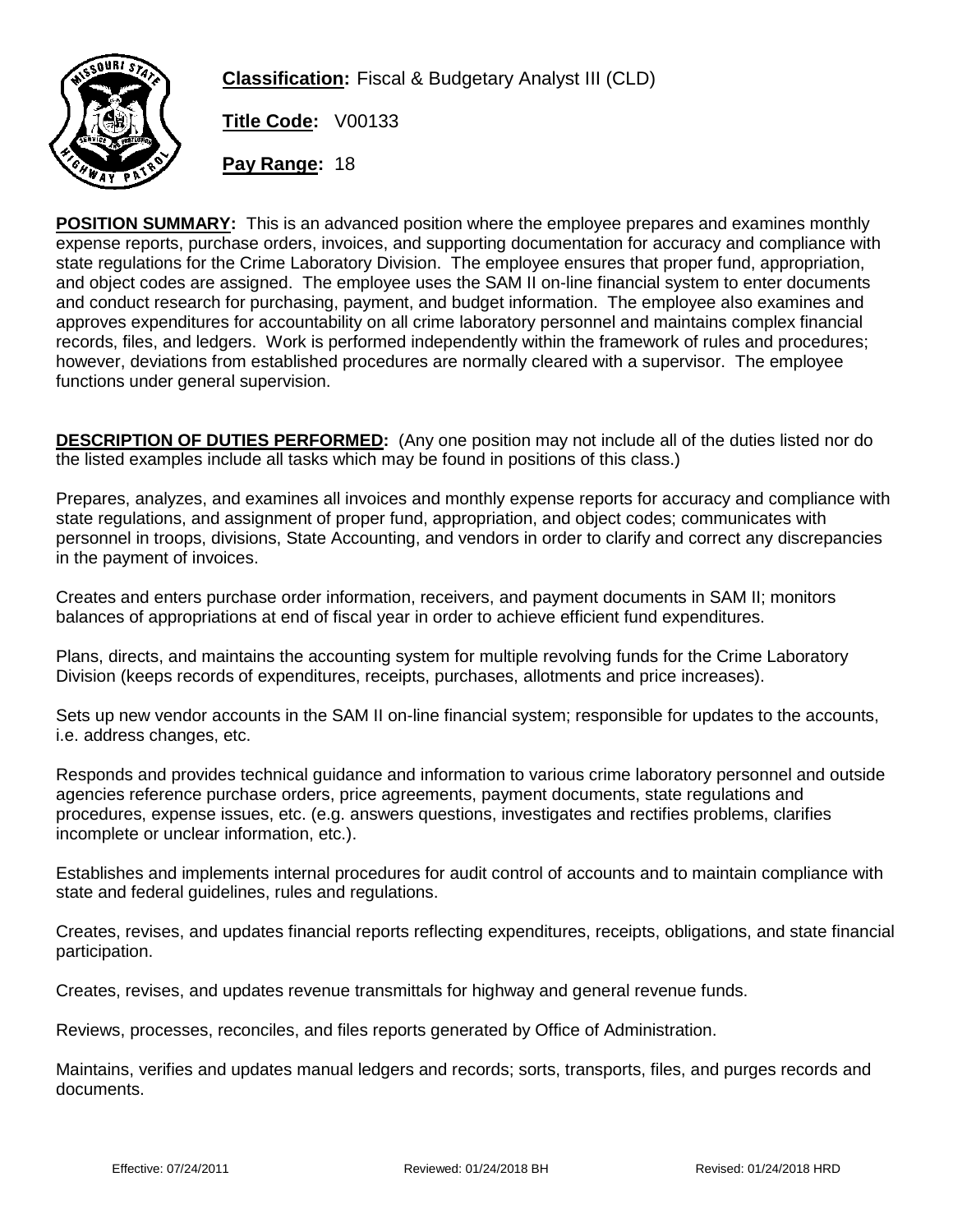## **Classification:** Fiscal & Budgetary Analyst III (CLD) **Page 2** Page 2

Maintains master file of all pending and closed purchase orders.

Monitors expiration dates for all lab purchasing contracts. Creates NR documents to renew or create contracts with vendors.

Serves as the division's secretary; checks email for incoming correspondence from other employees, divisions, and outside vendors; Creates and forwards correspondence to a variety of sources; serves as division's timekeeper; monitors and corrects time records in the SAM II system; delivers outgoing and incoming mail; distributes general orders to appropriate crime laboratory personnel.

Operates office equipment (e.g., typewriter, calculator, copier, personal computer, fax machine, telephone, printer, shredder, etc.).

Performs other related duties as assigned.

## **REQUIRED KNOWLEDGE, SKILLS, AND ABILITIES:** Extensive knowledge of modern office practices, procedures, and equipment.

Extensive knowledge of business English, punctuation, and spelling.

Extensive knowledge of bookkeeping principles and practices.

Ability to read English effectively.

Extensive knowledge of Patrol policies and procedures governing expense reimbursement, expenditure of state funds, agency fiscal procedures, and fiscal records maintenance.

Ability to apply general bookkeeping principles in the recording of appropriations, encumbrances, and expenditures.

Ability to make computer entries in the SAM II on-line financial system.

Ability to make arithmetical calculations with speed and accuracy.

Ability to maintain complex clerical records and files.

Ability to verify documents produced and received, and takes proper steps to reconcile errors.

Ability to produce a volume of work and meet predetermined deadlines.

Ability to organize and prioritize work effectively.

Ability to operate basic office equipment (e.g., typewriter, calculator, copier, personal computer, fax machine, telephone, printer, shredder, etc.).

Possess or ability to obtain a valid Missouri Driver License.

Ability to handle restricted and confidential information in a professional manner and maintain the information as such.

Ability to communicate in English clearly and concisely, both orally and in writing.